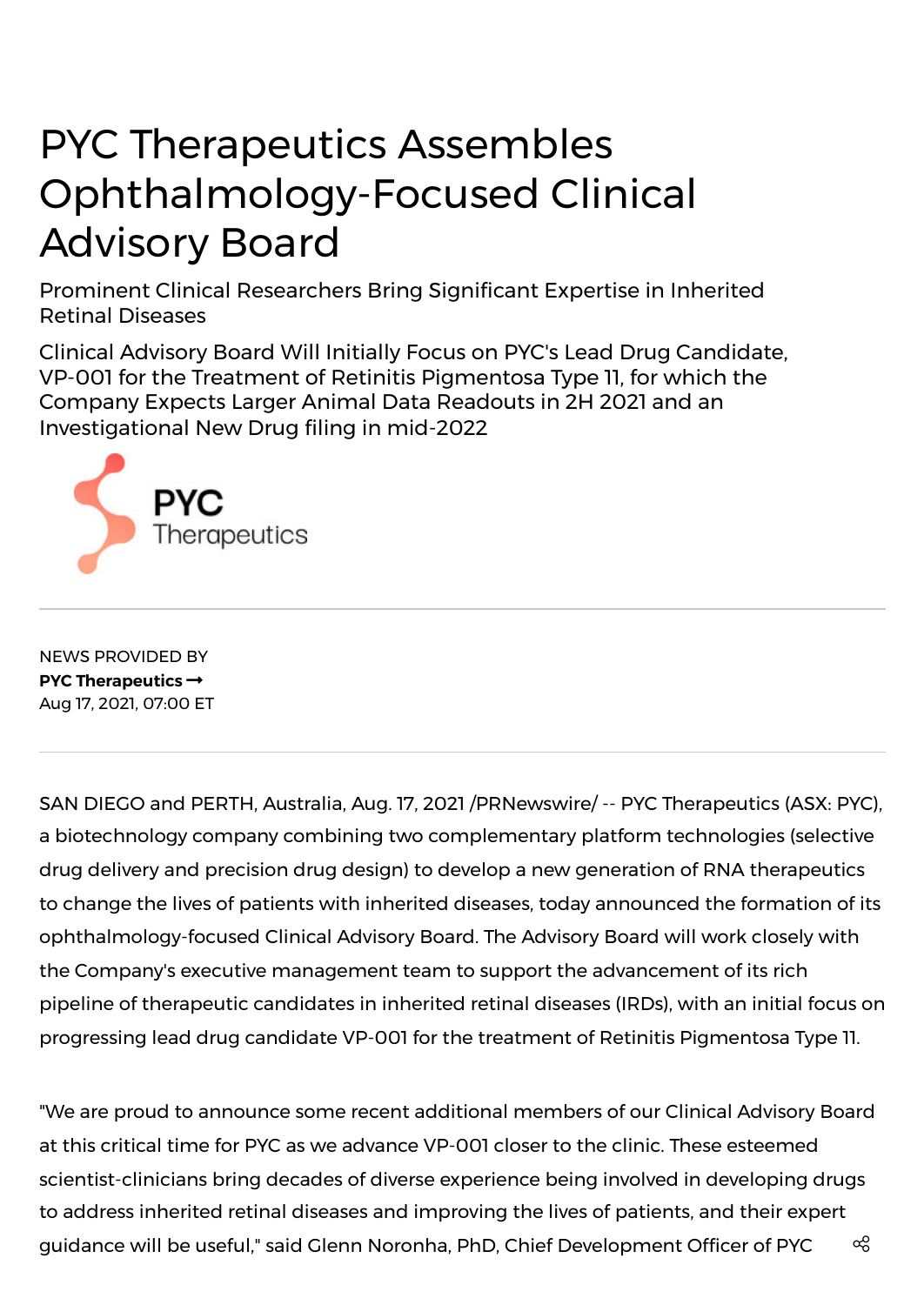Therapeutics. "In patient-cell derived models, VP-001 has shown the potential to have a meaningful impact for patients with Retinitis Pigmentosa Type 11, and we are progressing important larger animal studies toward key preclinical milestones over the coming months. We look forward to working alongside our Clinical Advisory Board in providing expertise and input into our translational strategy for VP-001 as we aim to file an Investigational New Drug application with the U.S. Food and Drug Administration in the middle of next year."

On his appointment to PYC's Clinical Advisory Board, Mark Pennesi, MD, PhD said "I'm excited to work with the team from PYC Therapeutics to help support the development of novel RNA therapeutic solutions for patients with inherited retinal diseases. Behind these diseases are the unmet needs of tens of thousands of patients around the world, and I'm motivated to find good solutions for diseases where none exist today."

Some recent additions to the PYC Clinical Advisory Board include:

**David Birch PhD –** Dr. Birch is the Scientific Director of the Retina Foundation of the Southwest, where he is also the Director of the Rose-Silverthorne Retinal Degenerations Laboratory. Dr. Birch has authored or co-authored over 300 scientific articles and is a recipient of the Visionary Award and the Board of Directors Award from the Foundation Fighting Blindness. Dr. Birch is on the Scientific Advisory Board of the Foundation Fighting Blindness and has involvement in clinical trials across multiple inherited retinal diseases. He earned his BA from the University of California, Riverside and his PhD from the University of California, Santa Barbara. He was a postdoctoral fellow at the University of Florida Medical School and the Massachusetts Eye and Ear Infirmary at Harvard Medical School.

**Fred Chen MD, PhD** – Dr. Chen is the head of the Ocular Tissue Engineering Laboratory at the Lions Eye Institute in Perth, Western Australia and is focused on the diagnosis and treatment of IRDs and macular degeneration. Dr. Chen has over 10 years of experience in clinical and translational research in the field of retinal disease diagnosis and treatment. He has published over 130 peer-reviewed journal articles and several book chapters. He has previously served on the Board of Ophthalmic Research Institute of Australia and is a section editor for the journal, *Clinical and Experimental Ophthalmology*. Additionally, he serves on the Scientific Advisory Board of PYC Therapeutics. He earned his BM and MBBS from the University of Western Australia and his PhD in cell transplantation for the treatment of retinal diseases from University College London after completing a double fellowship training in surgical and medical retina at Moorfields Eye Hospital, London.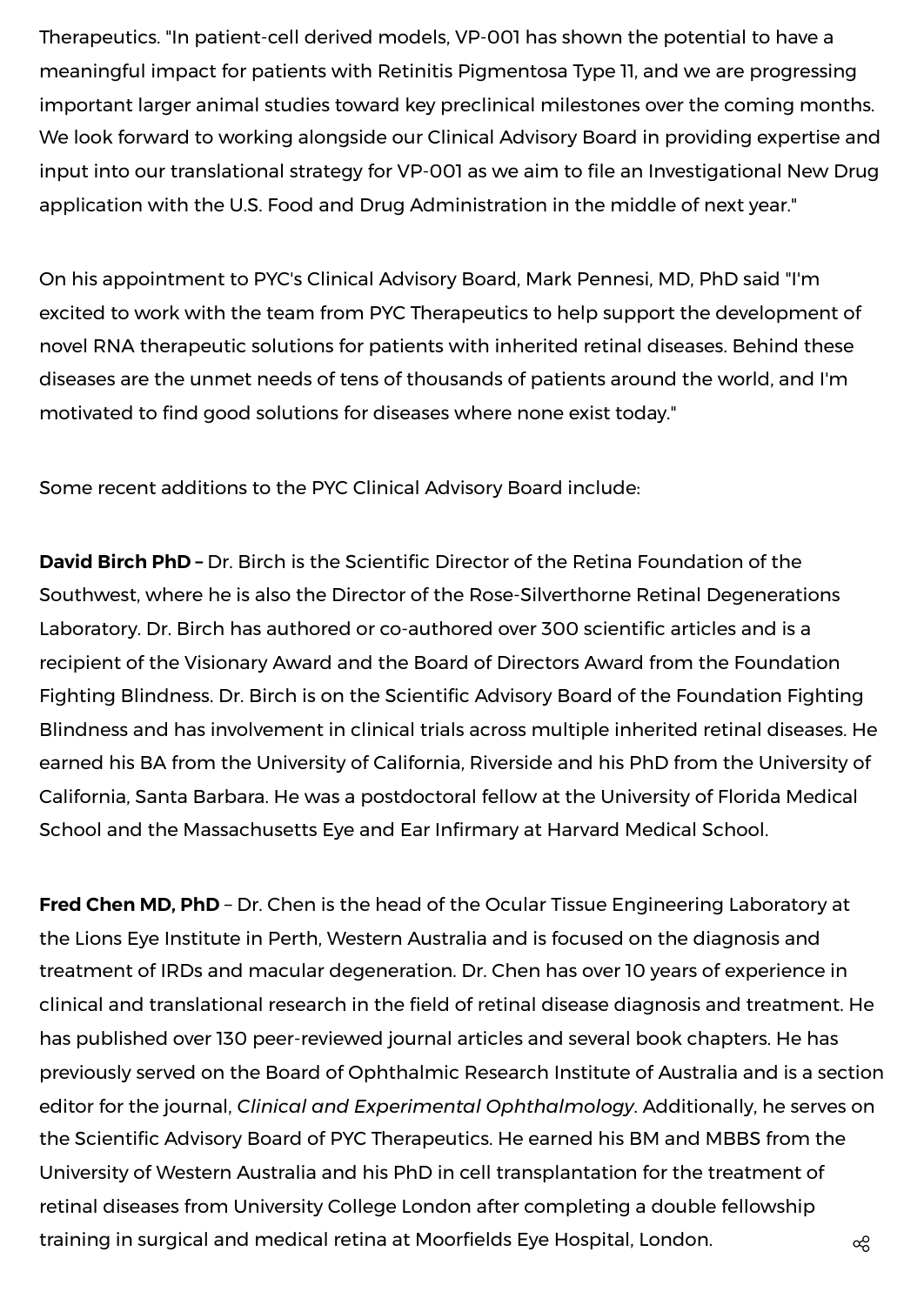**Jacque Duncan MD –** Dr. Duncan is an ophthalmologist who specializes in treating retinal degenerative diseases, such as retinitis pigmentosa and age-related macular degeneration, and a Professor at the University of California, San Francisco (UCSF), where she is Vice Chair for Clinical Trials and Academic Director of the Retina Service. In her research, Dr. Duncan is studying treatments to preserve vision and devices to stimulate visual perception. She has received research funding from the National Eye Institute, Foundation Fighting Blindness, the US Food and Drug Administration Office of Orphan Products Development, Research to Prevent Blindness, the Karl Kirchgessner Foundation, Hope for Vision and the American Geriatrics Society, and she received a Career Development Award from the Foundation Fighting Blindness. Dr. Duncan earned her BS at Stanford University and MD at UCSF School of Medicine, where she also completed internship and ophthalmology residency. She then completed a medical retina fellowship at the Penn Medicine Scheie Eye Institute, where she focused on patients with age-related macular degeneration and inherited retinal degeneration. She has served as Chair of the Foundation Fighting Blindness Scientific Advisory Board since 2015, and Chair of the Executive Committee of the Foundation Fighting Blindness Consortium.

**Mark Pennesi MD, PhD –** Dr. Pennesi is Professor of Ophthalmology at Oregon Health & Science University's (OHSU) School of Medicine. He also holds the Kenneth C. Swan Endowed Professorship and is the Chief of the Ophthalmic Genetics Division at the Casey Eye Institute at OHSU. His research is focused on developing novel therapeutic regimens for inherited retinal diseases. He is the PI or co-PI on numerous clinical trials, including for Xlinked retinitis pigmentosa. In addition, he is an investigator for antisense oligonucleotide (ASO) therapies, including for RHO autosomal dominant RP. He is a principal investigator on the Allergan Brilliance study, where the first patient was treating with gene editing from CEP290-related retinopathy. In 2011, Dr. Pennesi received the Association for Research in Vision and Ophthalmology (ARVO)/Alcon Early Career Clinician-Scientist Research Award. He was awarded the Alcon Young Investigator Award in 2014 and a Residency Teaching Award in 2015. Dr. Pennesi has also received Career Development Awards from Research to Prevent Blindness and Foundation Fighting Blindness. Dr. Pennesi also serves as a scientific and clinical consultant and is on advisory boards at several organizations. He has been elected to the Macula Society and Retina Society. Dr. Pennesi earned his MD and PhD from the Baylor College of Medicine and his BS from the University of Pennsylvania.

## **About PYC Therapeutics**

PYC Therapeutics (ASX: PYC) is a development-stage biotechnology company pioneering a new generation of RNA therapeutics that utilize PYC's proprietary library of naturally derived ထိ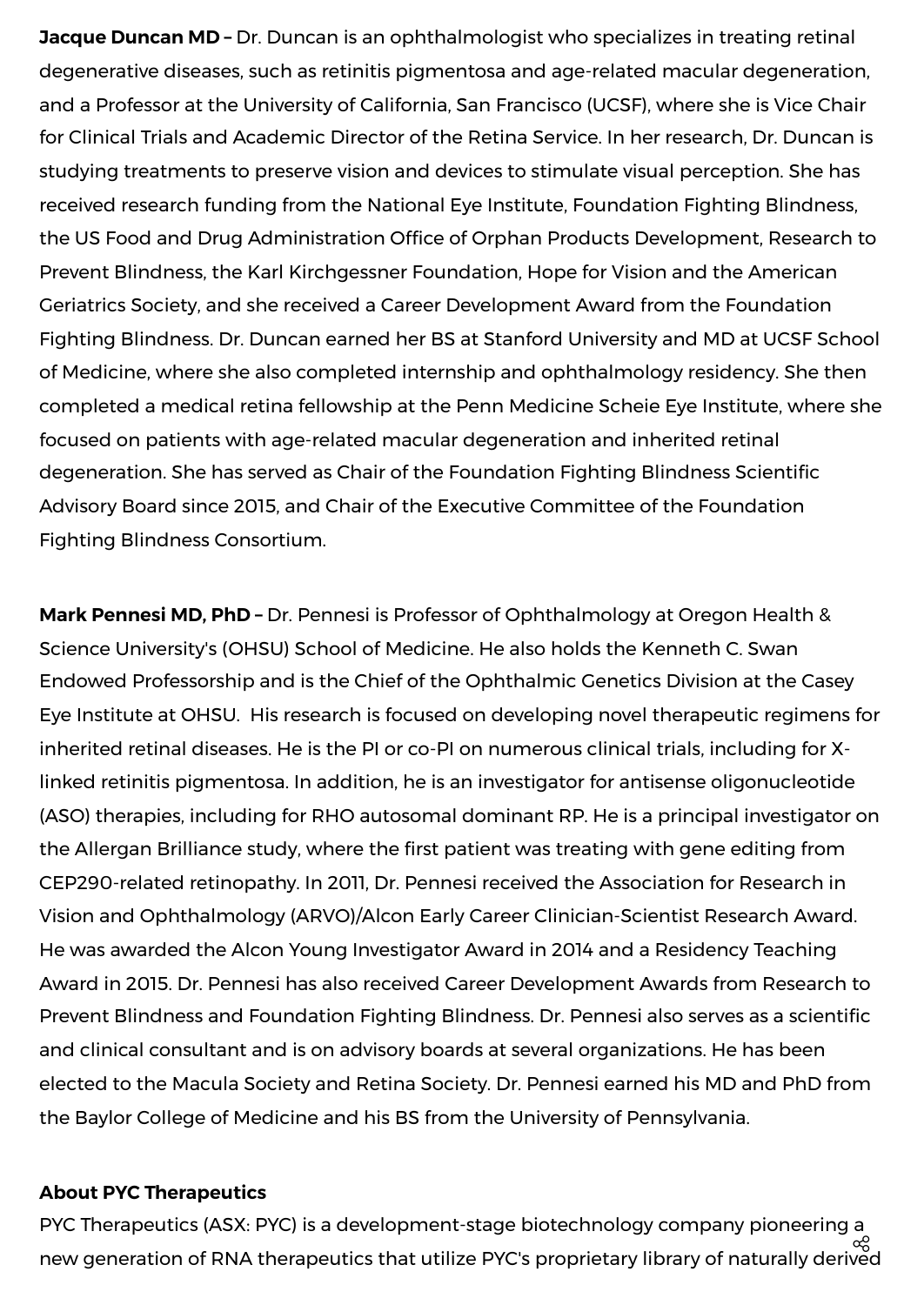cell penetrating peptides to overcome the major challenges of current genetic medicines. PYC believes its PPMO (Peptide conjugated Phosphorodiamidate Morpholino Oligomer) technology enables a safer and more effective RNA therapeutic to address the underlying drivers of a range of genetic diseases for which no treatment solutions exist today. The Company is leveraging its leading-edge science to develop a pipeline of novel therapies including three preclinical stage programs focused on inherited eye diseases and preclinical discovery efforts focused on neurodegenerative diseases. PYC's discovery and laboratory operations are located in Australia, and the Company's preclinical, clinical, regulatory and corporate operations are based in San Diego, California. For more [information,](https://c212.net/c/link/?t=0&l=en&o=3260577-1&h=3252570490&u=https%3A%2F%2Fpyctx.com%2F&a=pyctx.com) visit pyctx. com, or follow us on [LinkedIn](https://c212.net/c/link/?t=0&l=en&o=3260577-1&h=915979184&u=https%3A%2F%2Furl.emailprotection.link%2F%3FblCqFsAgyxi0r6T3mJfd_l_3WMcIh5MNB3N9UFCYzb4P0kz7pllOlotj0a8O1MGcVFGnM4989n-Y-V0PqVDsCBhaY_EZJf4gGatx_nB80tBYHosQPu9vRhzTVNsXTK_zV&a=LinkedIn) and [Twitter.](https://c212.net/c/link/?t=0&l=en&o=3260577-1&h=2306822354&u=https%3A%2F%2Ftwitter.com%2FPycTherapeutics&a=Twitter)

## **Forward looking statements**

*Any forward-looking statements in this ASX announcement have been prepared on the basis of a number of assumptions which may prove incorrect and the current intentions, plans, expectations and beliefs about future events are subject to risks, uncertainties and other factors, many of which are outside the Company's control. Important factors that could cause actual results to differ materially from assumptions or expectations expressed or implied in this ASX announcement include known and unknown risks. Because actual results could differ materially to assumptions made and the Company's current intentions, plans, expectations and beliefs about the future, you are urged to view all forward-looking statements contained in this ASX announcement with caution. The Company undertakes no obligation to publicly update any forward-looking statement whether as a result of new information, future events or otherwise.*

CONTACTS: INVESTORS Deborah Elson/Matthew DeYoung Argot Partners [deborah@argotpartners.com](mailto:deborah@argotpartners.com) matthew@argotpartners.com

MEDIA Leo Vartorella Argot Partners [leo@argotpartners.com](mailto:leo@argotpartners.com)